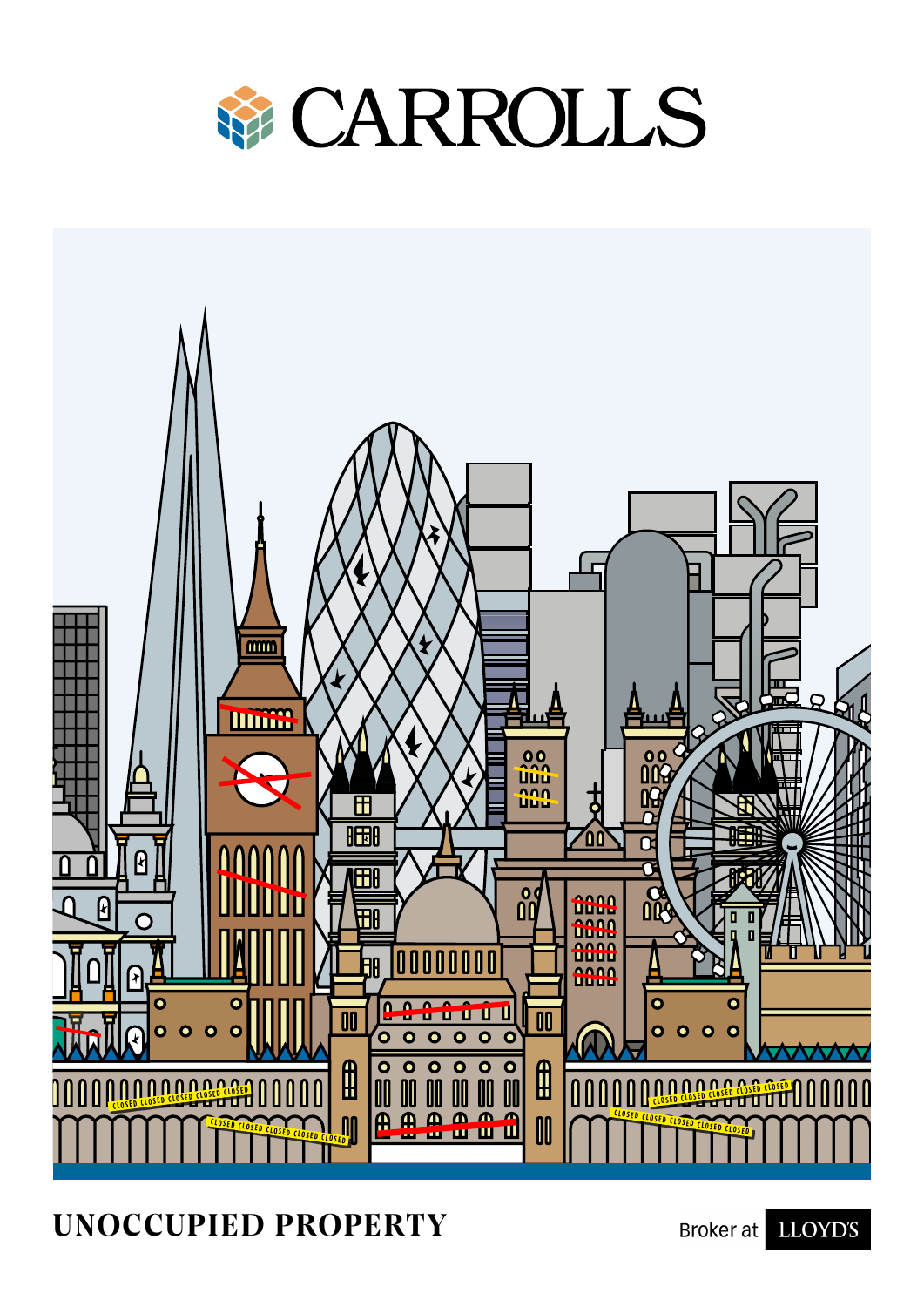Unoccupied buildings have been placed in the London Market for a number of years, indeed, current market conditions are pushing even more of this type of business this way. At Carrolls, I firmly believe we are the home of property placement in London, utilising our three main pillars (Broking, Underwriting & Online), we have a raft of options for all sizes of risk and types of property. Whether it be online, with our minimum of £75 + IPT for residential unoccupied or £200 + IPT for commercial, through to broking upwards and over six figure premiums, we have everything you need to be your one stop shop for unoccupied business.

Throughout this document you will see each one of these pillars abilities and what they cannot do, to make an easy choice on where to go first for your quotation. If you are still unsure, feel free to contact me or the contact provided on each pillar enclosed.

Kind Regards,

**RESPECT DRIVEN EMPOWERING**

ш

н

 $\begin{array}{c} \square \end{array}$ 

ш

 $\Box$ 

 $\omega$ 

ш

 $\cup$ 

Q2

ш

 $\Omega$ 

ш

### **Greg Duignan**

Director – Head of UK Divisions E: Greg.Duignan@carrolls.co.uk T: 02076454607 M: 07964165003

**RESPECT DRIVEN EMPOWERING**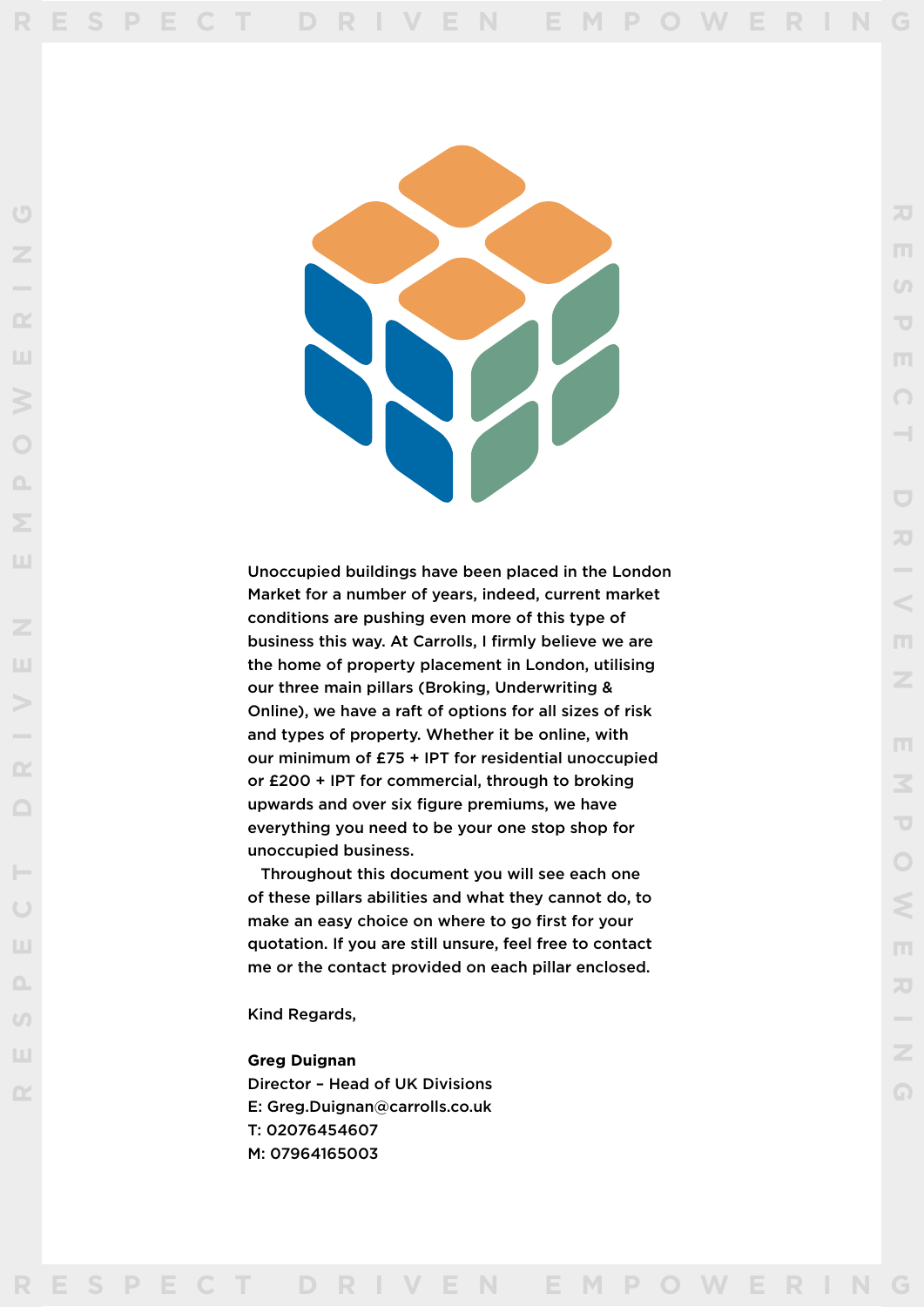### Online

### Adjective

*Controlled by or connected to a computer.* (of an activity or service) available on or performed using the Internet or other computer network: *online banking*

**See also:** Excess PL/Prods UK Holiday homes Cyber Terrorism Commercial Property Owners Residential Property Owners Log In Driven Empowered Respect Computer Megabites Gigabites Quote & Bind Statement of Fact Easy new system Quality capacity Referral Online Laptop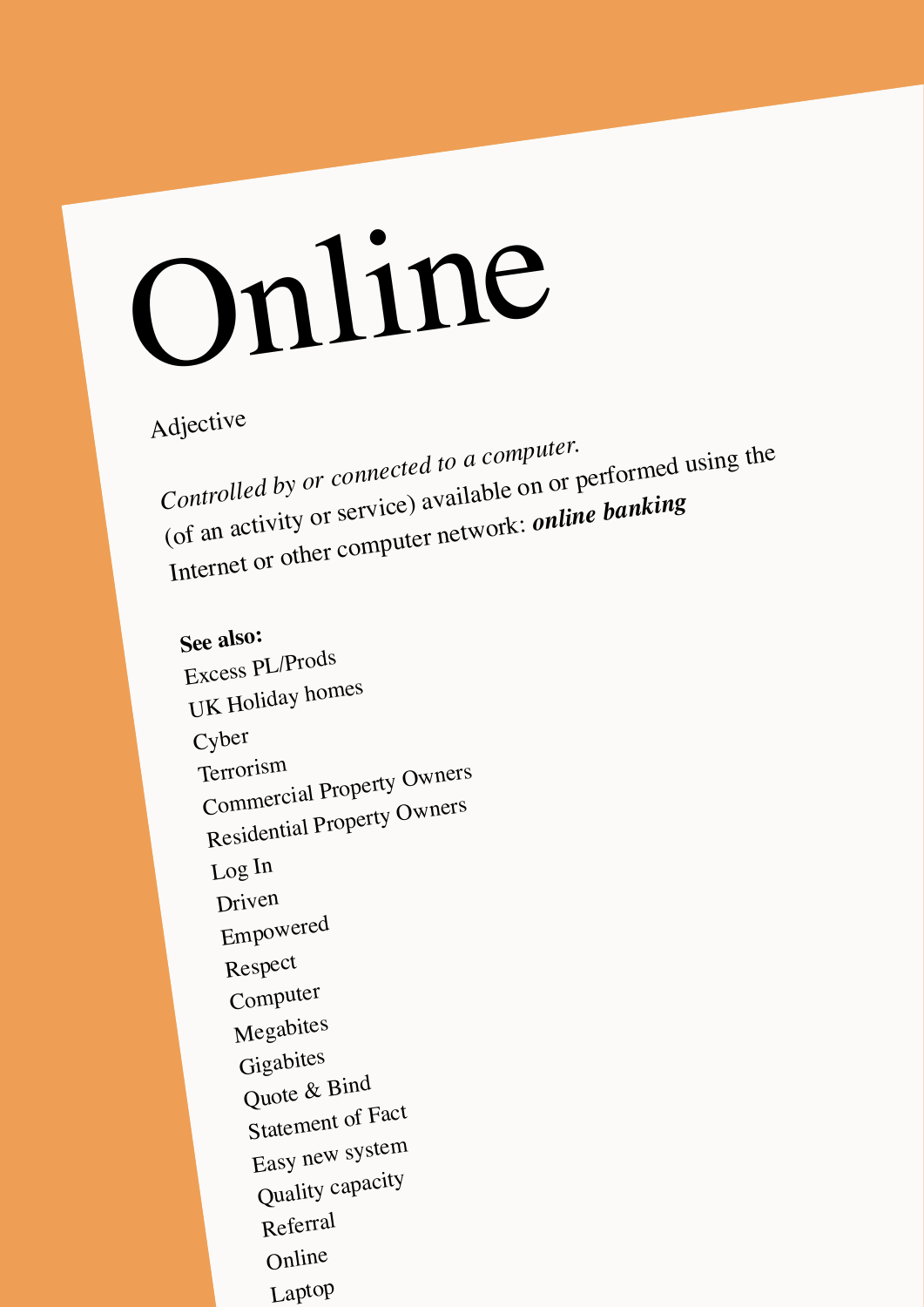

With minimum premiums of £75 + IPT for residential and £200 + IPT for commercial, our online portal is the best place to start for your small unoccupied buildings requirements.

£2m Maximum Limit of Indemnity Grade 2 / B Listed properties are not a decline Renovations are ok up to a maximum of 50% of the buildings value or £250k, whatever the smaller

**What we can't do Online:** Grade 1 or Star Listed Properties Non Standard Construction Building works where there is the removal of loadbearing walls

The portal allows you to quote & bind 24/7, to register, go to **www.carrolls-online.co.uk**

Contact:

### **Albert Robinson**

Divisional Director E: Albert.Robinson@carrolls.co.uk T: 01204372553 M: 07775765492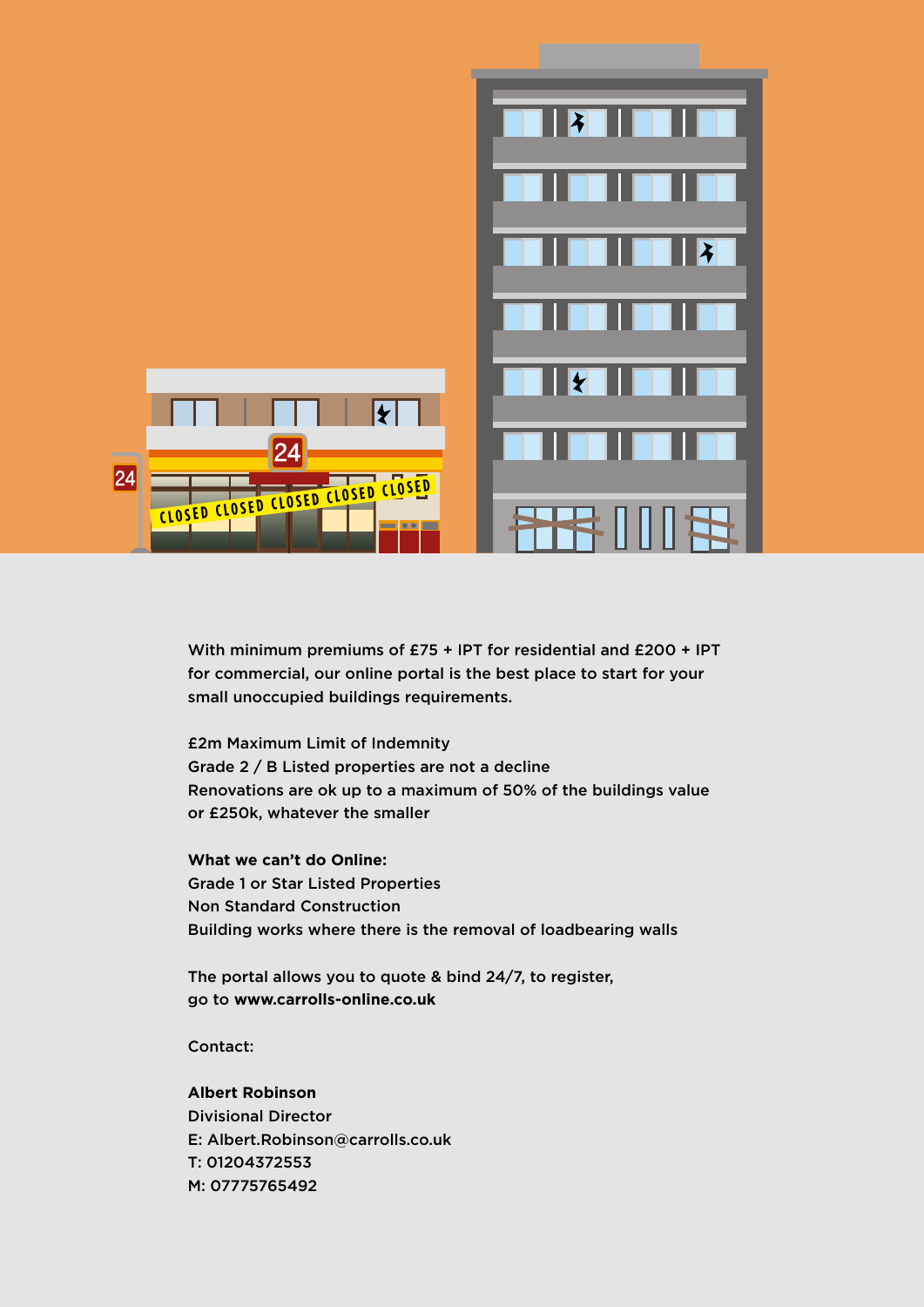# Underwriting

Verb *gerund or present participle:* underwriting **1.** Sign and accept liability under (an insurance policy), thus guaranteeing payment in case loss or damage occurs. *"the policy, underwritten at Lloyd's, indemnifies trustees* 

*against loss arising from wrongful acts"*

**See also:** Liability Property Contract Works Plant Commercial Combined Driven Empowered Respect Underwritten Take on the risk Delegated Authority Indemnity Diligence Compliant Service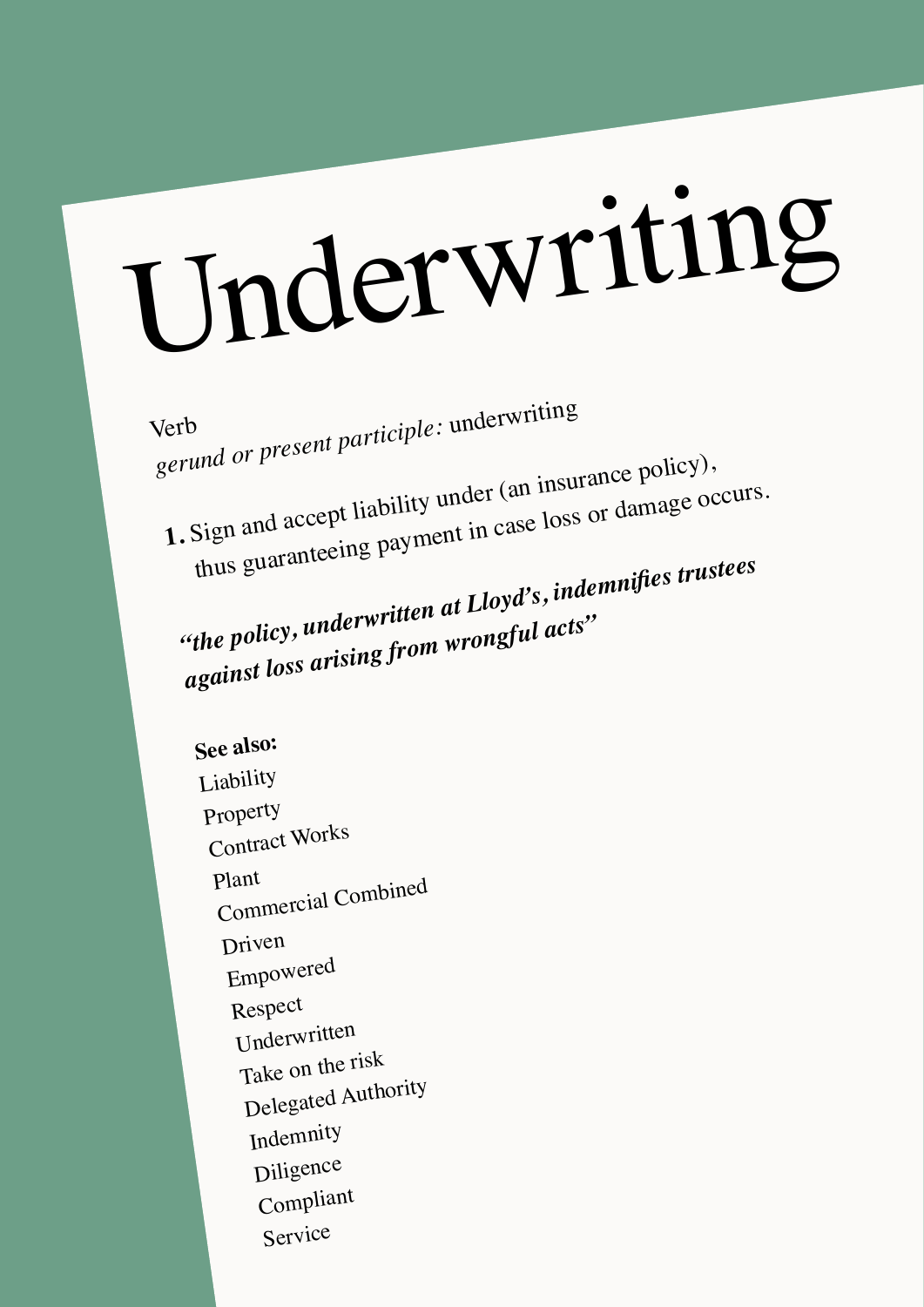

Should your unoccupied risk not fit the parameters explained in our portal, the next place to start would be our Underwriting team. Our Underwriting department has always had the ability to bind unoccupied risks. 2021 is no exception and following the conclusion of our capacity for this year we can now write up to a maximum value of £10m.

We can cater for any type of unoccupied risk, whether residential, commercial or industrial. Not keen on the following but if special circumstances we can consider:

- Pubs
- Schools/Colleges
- Nightclubs
- Hotels/Guesthouses/B&B's
- Churches/ Other places of Worship

We have quality capacity and good turnaround times.

Contact:

**Greg Duignan** Director – Head of UK Divisions E: Greg.Duignan@carrolls.co.uk T: 02076454607 M: 07964165003

**Sarah Wall** Senior Commercial Underwriter E: Sarah.Wall@carrolls.co.uk T: 02076455329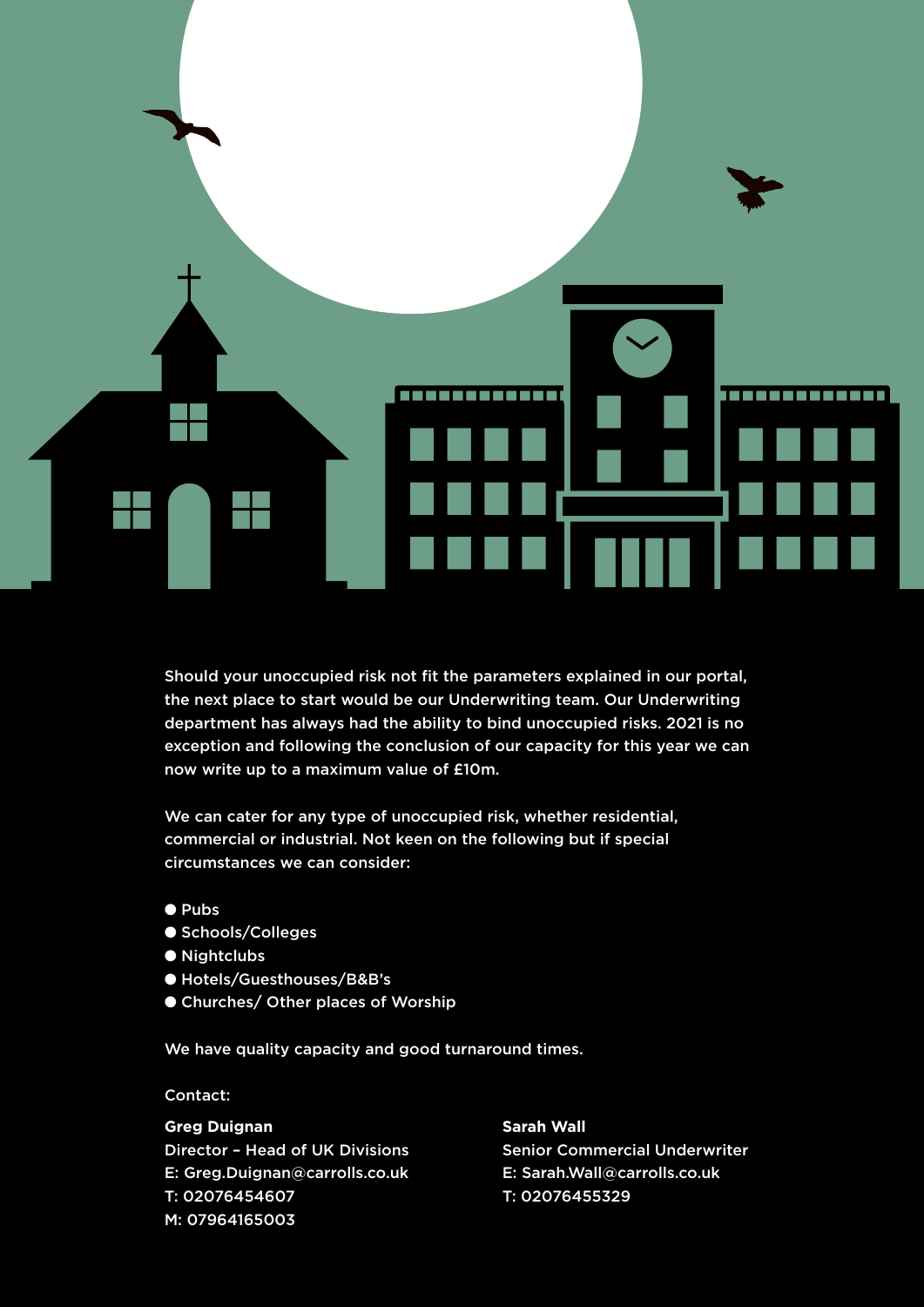## Broking

Noun [*mass noun*] British

T*he business or service of buying and selling goods or assets for others: [as modifier]: a broking house*

**See also:** Hard market Soft market Broking is art Service Negotiation Liability Property Motor Fleet Professional Indemnity Financial Risks Household Specialism Specie Contactability Driven Empowered Respect